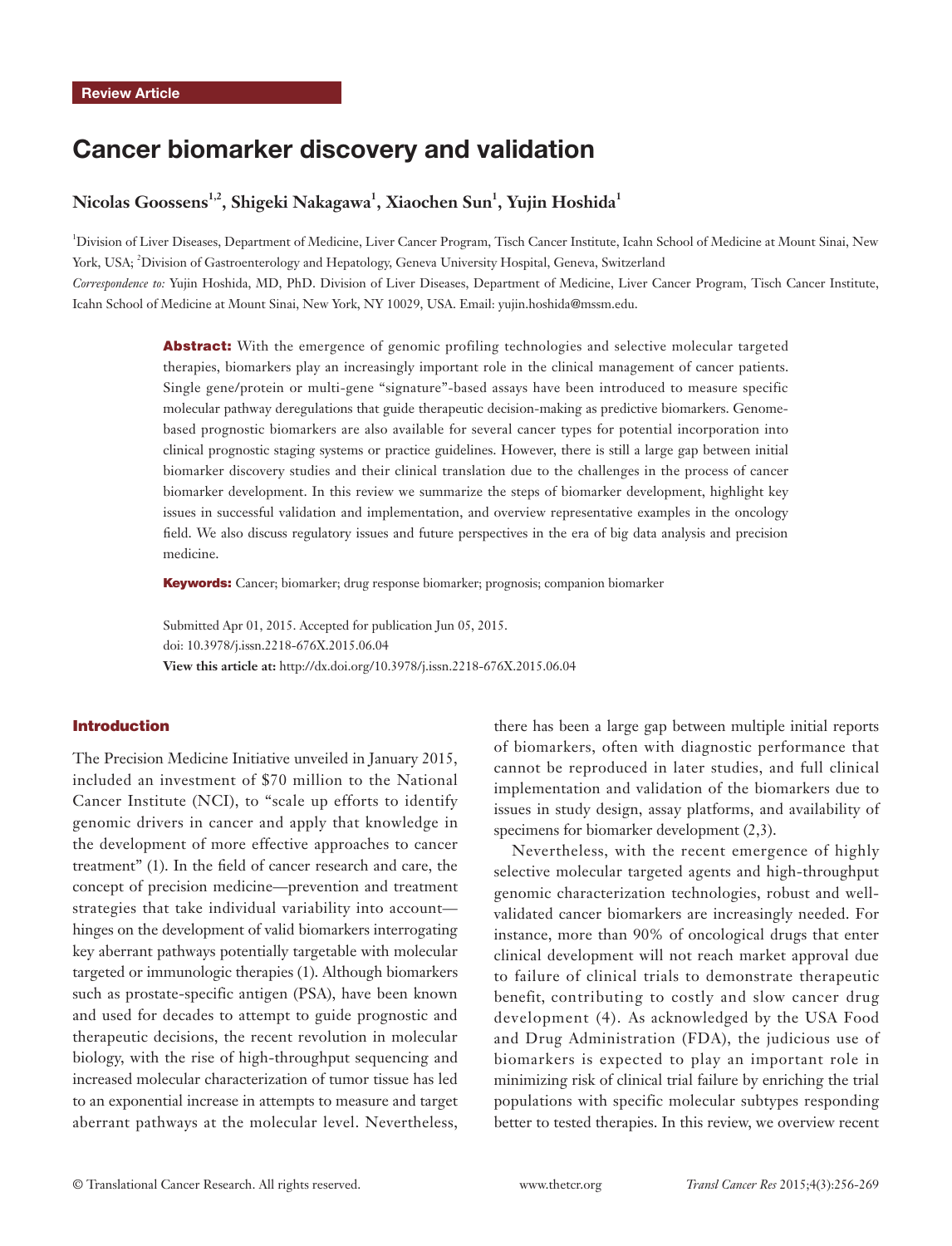

**Figure 1** Schematic overview of the processes of cancer biomarker development.

trends in cancer biomarker development and discuss the issues in clinical translation of cancer biomarkers.

#### Biomarkers in cancer care

A biomarker is an objectively measured characteristic that describes a normal or abnormal biological state in an organism by analyzing biomolecules such as DNA, RNA, protein, peptide, and biomolecule chemical modifications (5). However, it must be acknowledged that the definition of biomarkers has been evolving over the past decade, with one especially broad definition by the World Health Organization suggesting that "A biomarker is any substance, structure or process that can be measured in the body or its products and influence or predict the incidence of outcome or disease." (6,7). More specifically in terms of clinical utility, a cancer biomarker may measure the risk of developing cancer in a specific tissue or, alternatively, may measure risk of cancer progression or potential response to therapy. Besides providing useful information in guiding clinical decision making, cancer biomarkers are increasingly linked to specific molecular pathway deregulations and/ or cancer pathogenesis to justify application of certain therapeutic/interventional strategies. The conceptual framework of cancer biomarker development has also been evolving with the rapid expansion of our omics analysis capability of clinical biospecimens based on the traditional path of biomarker deployment (5).

Cancer biomarkers can be classified into the following categories based on their usage. Predictive biomarkers predict response to specific therapeutic interventions such as positivity/activation of *HER2* that predicts response to trastuzumab in breast cancer (8-10). Similarly, *KRAS*activating mutations predict resistance to epidermal growth factor receptor (EGFR) inhibitors such as cetuximab in colorectal cancer (11). Prognostic biomarker, on the other hand, may not be directly linked to or trigger specific therapeutic decisions, but aim to inform physicians regarding the risk of clinical outcomes such as cancer recurrence or disease progression in the future. An example of a prognostic cancer biomarker is the 21-gene recurrence score which was predictive of breast cancer recurrence and overall survival in node-negative, tamoxifentreated breast cancer (12). Another class of biomarker, the diagnostic biomarker, is used to identify whether a patient has a specific disease condition. Diagnostic biomarkers have recently been implemented for colorectal cancer surveillance by testing for stool cancer DNA (13).

#### Processes of biomarker development

Biomarker development involves multiple processes, linking initial discovery in basic studies, validation, and clinical implementation (*Figure 1*) (5,14-21). The ultimate goal of the processes is to establish clinically accessible biomarker tests with clinical utility, informing clinical decision-making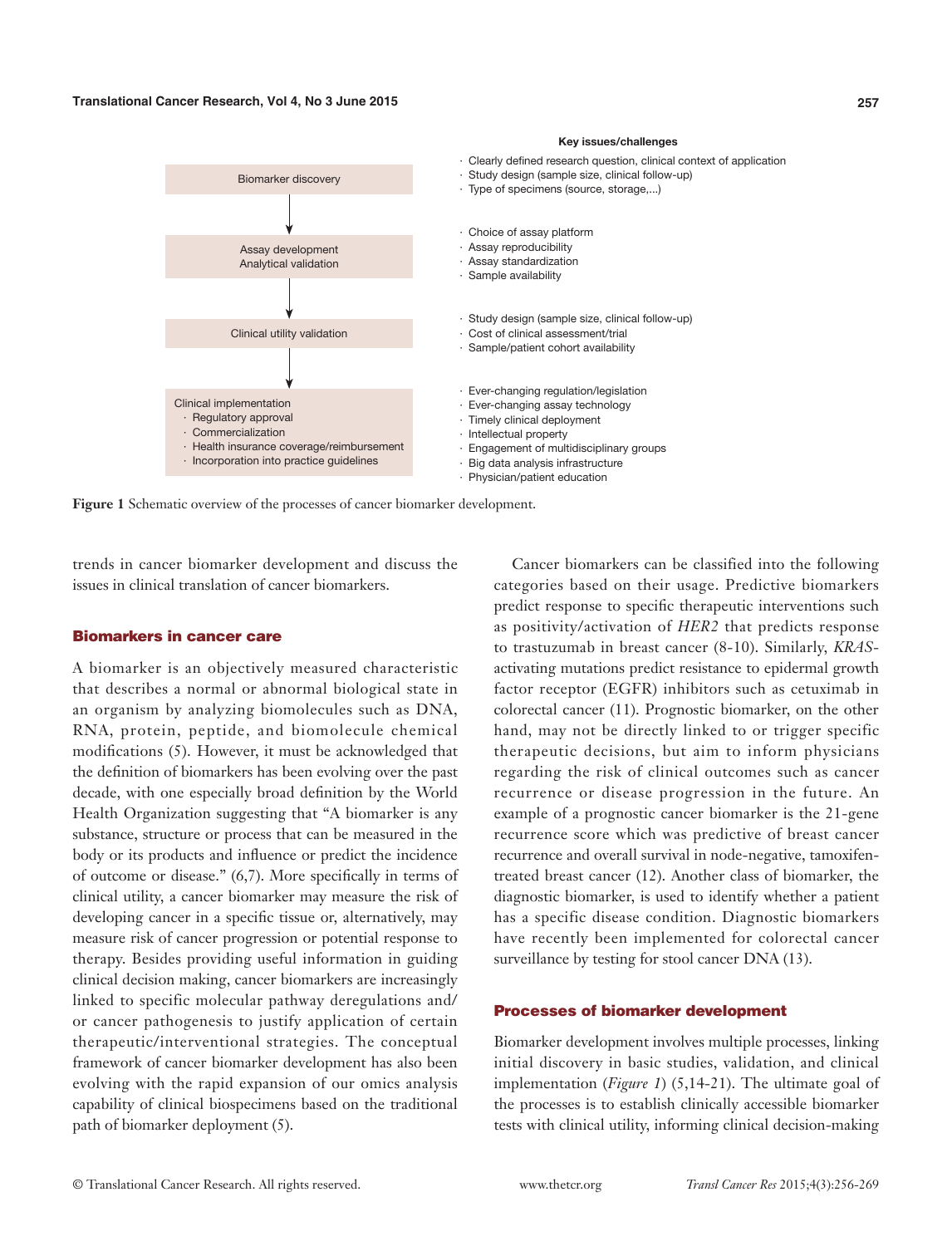to improve patient outcomes (21,22). However, there are many hurdles as evidenced by the low estimated rate (0.1%) of successful clinical translation of biomarkers (23). Here we elaborate each of the processes, which should be designed/ planned prior to the conduct of the study to ascertain validity of cancer biomarkers.

#### *Biomarker discovery*

At the start of any biomarker development, biomarkers should be "discovered" and are typically validated within the same initial report. Validation based on predefined prediction rule in an independent patient series is ideal, but it is often substituted by cross-validation-based methods when independent patient sets are not available. The research question and plan, including the fundamental use of the biomarker, should traditionally be clearly defined prior to the analysis, although this can be challenging at the very early stages of biomarker development. In this era of ever-evolving high-throughput omics technologies where thousands of individual molecules can be easily interrogated without a priori assumptions, research hypotheses are often generated in a *post hoc* manner, following often serendipitous discovery from unbiased mining of the genome-wide measurements (data-driven hypothesis generation) (20). Another relevant issue to be addressed early in biomarker development is the target population to be tested in specific clinical contexts, which will guide subsequent clinical evaluation and implementation. In general, broader target populations could lead to increased costs and risks of failure during the development stage.

Study design/setting, from which analyzed biospecimens are derived, is the major source of bias that hampers subsequent biomarker development. Ideally, the specimens should be prospectively collected based on well-defined inclusion and exclusion criteria together with accompanying clinical annotations pre-specified in the study protocol. A cohort or case-control study design is typically employed. In a cohort study, clinical characteristics of enrolled individuals as well as information of intervention and follow-up are critical in identifying molecular correlates associated with clinical outcomes of interest. In a case-control study, potential confounding factors should be properly matched between cases and controls to minimize false discovery. In practice, biomarker discovery is often based on "samples of convenience", which were incidentally available to the investigator at the time of research and collected without prior intention of specific biomarker discovery (24). This could introduce unrecognized confounding factors, which may contribute to the false positive associations of the biomarkers. The study design quality may be semiquantitatively evaluated by using scores such as level of evidence scale proposed by Simon *et al*. (16). In general, evidence derived from large-scale well-predefined prospective trials is regarded as most reliable. Retrospective, observational studies may be affected by multiple sources of bias, which can be better identified if reporting guidelines such as Reporting Recommendations for Tumor Marker Prognostic Studies (REMARK) for prognostic studies (25), Strengthening the Reporting of Observational Studies in Epidemiology (STROBE) for observational studies (26) and Standards for Reporting of Diagnostic Accuracy (STARD) for diagnostic studies (27) are used to determine reliability and quality of biomarkers in the initial reports.

A common cause of failure in developing robust predictive and especially prognostic biomarkers is to define them based on clinically invalid surrogate endpoints such as objective response in oncology trials as well as shortterm outcomes from retrospective studies. Biomarkers trained for poorly-defined endpoints are more likely to fail in subsequent prospective evaluation. A prognostic geneexpression signature trained on long-term outcome using archived specimens has been successfully validated in a series of independent clinical and experimental studies (28-31). While the most optimal setting is prospective sample collection and follow-up based on a fully predefined protocol, this requires costly and lengthy biomarker assessment, which hampers timely deployment of cancer biomarkers. As an alternative, retrospective analysis of samples archived as part of previously completed prospective trials (prospective-retrospective design) is proposed to shorten the time frame while ascertaining quality of study design (16). Another solution is to develop a biobank in which biospecimens and complete clinical annotations are prospectively accumulated based on welldefined protocols. However, in part due to the complex and heterogeneous nature of cancer, it has become increasingly recognized, that there is a need for larger integrated biobanks (32,33) which require careful development and adherence to published biobanking guidelines (34). The practical challenges of biobanking in cancer patients has been underlined by a recent USA survey of NCI-funded cancer researchers who conduct tissue-based research showing that 39-47% reported difficulty obtaining biospecimens of adequate numbers and quality and lowquality biospecimens resulted in 60% questioning their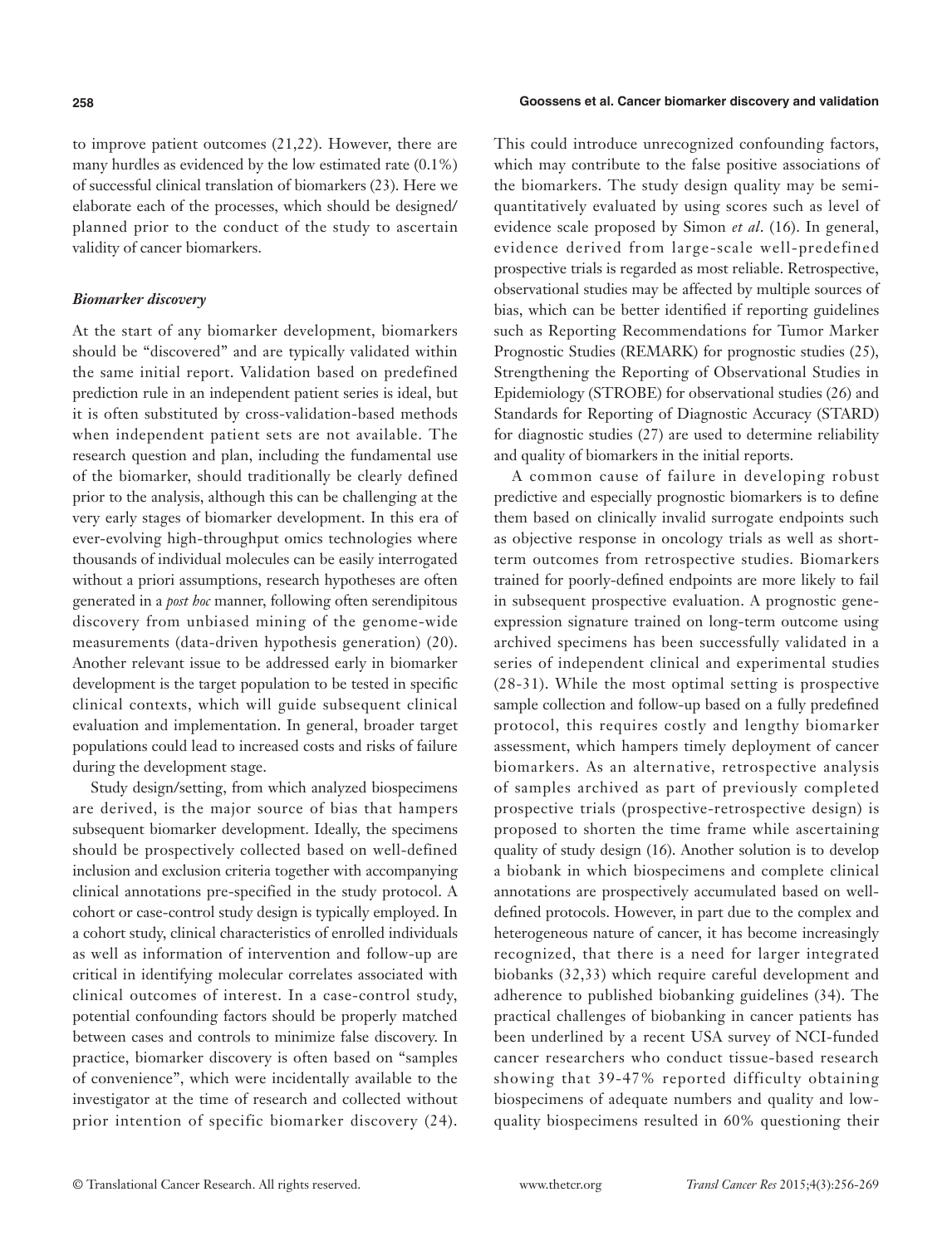findings and 81% limiting the scope of their work (35). Quality of clinical annotations is another key factor in utilizing the resources to identify reliable biomarkers and validate their clinical utility. A recent NCI joint workshop recommended improved sharing of existing specimens and data and creation of NCI-wide inventory of prediagnostic specimens and cancer diagnosis data, ongoing engagement of the clinical, translational and basic research communities, and encouraging the development of pilot projects (18).

Robustness of sample processing and data analysis procedures is another factor that influences reproducibility of biomarker studies. For example, a high diagnostic accuracy of a peptide signature for ovarian cancer was not confirmed in subsequent independent reanalysis of the original dataset possibly due to variation in sample processing (36,37). One report of proteomic biomarker discovery noted that common statistical algorithms run on data with low sample sizes can overfit and yield misleading misclassification rates and that prefiltering variables exacerbated this problem (38). Similarly, a critical review of prognostic microarray studies in cancer revealed that half of the reported prognostic gene signatures were not reproducible due to critical flaws in the data analysis methods (39). These reports highlight the importance of careful assessment of technical soundness and methodological validity and disclosure of information to the research community to enable fair evaluation of reported biomarkers and identification of candidates for further development. In addition, ensuring reproducibility of bioinformatics analysis is a critical determinant of successful clinical translation of genome-based biomarkers. There have been several efforts to develop informatics infrastructure to address this issue, including public repository of datasets with relevant annotations on biological, clinical, and experimental parameters, analysis software repository, and systems to record whole process of data analysis itself to allow anyone to rerun or modify the analysis to verify robustness of reported findings (40,41).

#### *Biomarker assay development and analytical validation*

Following the discovery phase that typically includes internal validation, candidate biomarkers are adapted to clinically applicable assay platforms, and subjected to two types of validation, namely analytical validation, i.e., how accurately and reliably does the test measure the analyte(s) of interest in the patient specimen and clinical validation, i.e., how robustly and reliably is the test result correlated with

the clinical phenotype or the outcome of interest. Analytical validation is typically performed by assaying the same set of samples by both the assay used in the initial discovery and the clinical deployment platform to determine robustness and reproducibility of the measurements. Frequently used assay technologies generally used for analysis of single gene/protein anomalies include real-time polymerase chain reaction (RT-PCR) to assess gene expression or DNA mutations (e.g., *BRAF* V600E mutation in melanoma), fluorescent in situ hybridization (FISH) to assess DNA copy number or genetic translocation (e.g., *HER2* amplification, *BCR*-*ABL* translocation), and immunohistochemistry (IHC) to assess protein expression and subcellular localization (e.g., estrogen receptor expression in breast cancer).

More recently, several multi-gene assays classified as in vitro diagnostic multivariate index assays (IVDMIA) have been introduced into clinic (13,42,43). The implementation of gene expression-based multi-gene assays has been a challenging task due to poorer reproducibility of the measurements (44). Currently available tests, such as MammaPrint (45) and Oncotype Dx (12), are performed in centralized laboratories to minimize technical variability. Emerging technology such as direct digital counting of transcripts without target amplification could enable more robust gene expression measurements reproducible across individual laboratories (46,47). Resequencing of a targeted panel of genes (disease-specific, exome, etc.) has been tested as another option (48), identifying somatic DNA mutations potentially driving cancer in nearly 2/3 of patients with lung adenocarcinomas and linking to molecular targeted therapy in 28% of patients (49). Clinical sequencing is a promising approach, but the interpretation and reporting of incidental findings from non-targeted sequencing is still being debated (50). In addition, high demand on data analysis, referred as the "\$1,000 genomic test [but] \$100,000 genomic analysis", is another layer of challenge in sequencing-based approaches (51). Capability to analyze formalin-fixed, paraffin-embedded (FFPE) tissue samples greatly enhances general applicability of biomarker assays (52-54). Emergence of highly sensitive assays, e.g., single cell profiling, are expected to enable analysis of body fluid-derived specimens such as whole blood, plasma, serum, ascites, and urine to assess circulating microRNA, circulating DNA, and circulating tumor cells (CTCs) derived biomolecules (55,56). These technologies are expected to achieve less-invasive assessment of molecular biomarkers (liquid biopsy) (55). Circulating tumor DNA was highly accurate in assessing mutation status of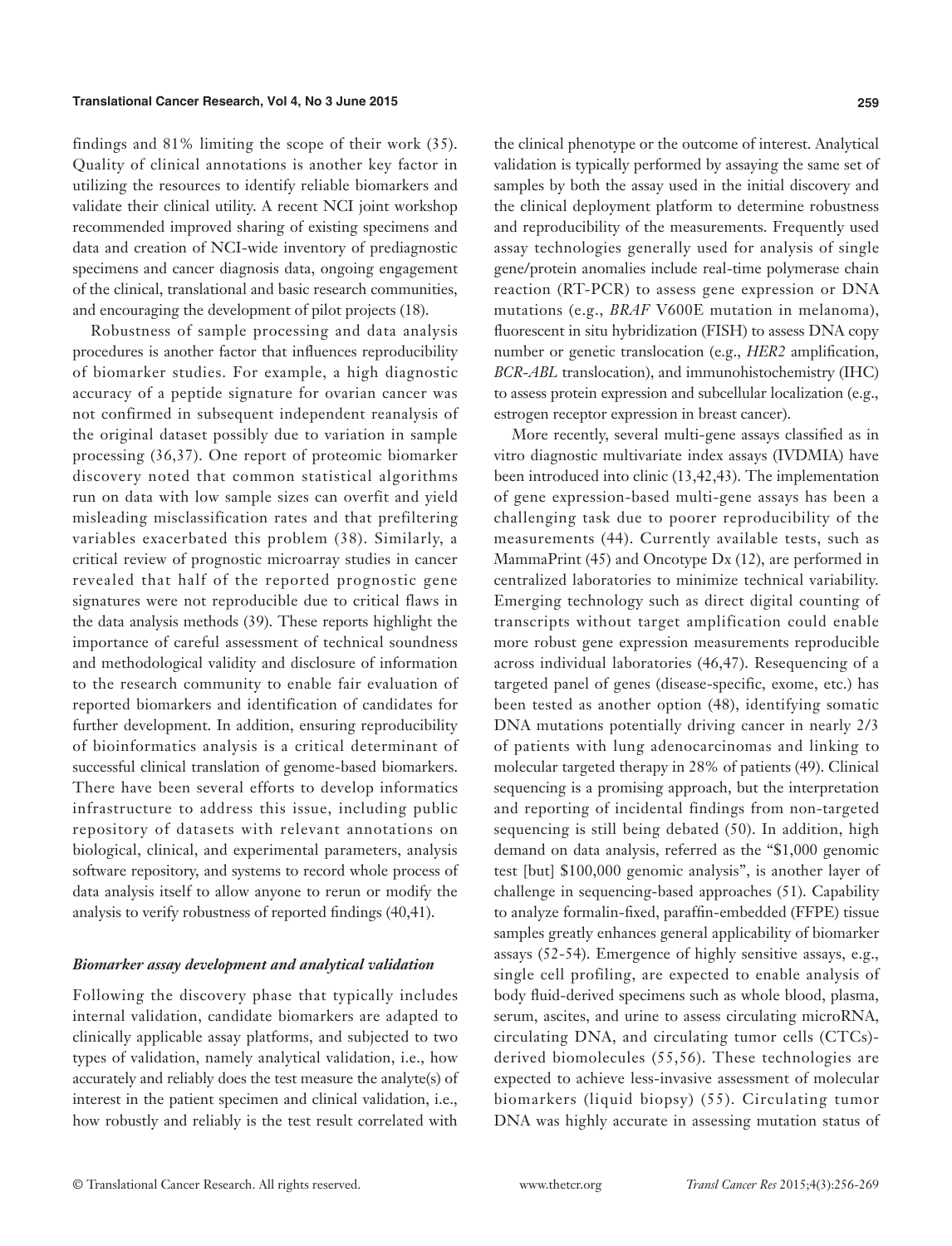*BRAF* V600E mutation (100% specificity and sensitivity reported) and *KRAS* point mutations (>90% sensitivity and specificity) in subjects with metastatic colorectal cancer in one blinded prospective trial (57). Another report, assessing the role of CTCs, defined as 5 or more per 7.5 mL of whole blood in this study, in metastatic breast cancer, did not find an improvement in outcomes after changing therapy in case of persistently elevated CTCs but confirmed that CTCs were strongly prognostic for overall outcome (58). In addition to their role in diagnosis, circulating cell-free microRNAs are also being currently assessed as a predictive cancer biomarker with some encouraging preliminary reports (59,60).

#### *Validation of clinical utility*

After analytical validity is confirmed, the biomarker assay in the clinical deployment platform must be evaluated to confirm its performance in predicting or diagnosing the clinical phenotype or outcome of interest as demonstrated in the discovery and initial validation phase (5,21,61). Ideally, the biomarker should be evaluated in statistically wellpowered prospective trials as performed in the TransATAC study for breast cancer recurrence prediction (62). However, it is realistically infeasible to test all candidate biomarkers in this manner due to financial constraints and/or limited availability of patient cohorts. Therefore, similar to the setting of biomarker discovery, the use of prospectiveretrospective design and/or biobank/biorepository samples could be a potential alternative to overcome these obstacles. Clinical utility assessment could also include analysis of clinically meaningful outcome benefit, comparative effectiveness, cost-effectiveness of biomarker-guided clinical care, and assessment of alternatives and availability of the biomarker based on real-world clinical data or mathematical modeling (21,63).

#### *Clinical implementation*

An analytically and clinically validated biomarker assay is now ready for implementation in clinical care. This phase includes the following four key elements, which vary widely across regions: regulatory approval, commercialization, coverage by health insurance companies, and incorporation in clinical practice guidelines. In the USA, there are two paths for regulatory approval: in vitro diagnostic device (IVD) as commercial medical device with 510(k) clearance overseen by the FDA, and laboratory developed tests

#### **260 Goossens et al. Cancer biomarker discovery and validation**

(LDT), home-grown assay developed and optimized at a diagnostic lab performing the test, which will likely be regulated by the FDA although current oversight is more limited (64). Clinical biomarker tests must be conducted in diagnostic laboratories certified for Clinical Laboratory Improvement Amendments (CLIA) and in accordance with state-specific regulations. Coverage by health insurance is critical for physicians to order the tests. Assignment of current procedural terminology (CPT) codes as well as incorporation into clinical practice guideline/ recommendation supports payer's decision. Centers for Medicare & Medicaid Services (CMS) classifies the tests into tier 1 (CPT code-assigned, commonly performed tests) and tier 2 (less commonly performed tests grouped by complexity). CMS defers pricing for new CPT codes to the local Medicare administrative contractors in a procedure known as "gapfill", which causes delayed reimbursement for many biomarker tests (65). Post-marketing clinical utility validation will further support the use of biomarker tests, and may result in indication for additional diseases and/or clinical scenarios. Resources such as the National Comprehensive Cancer Network Biomarkers Compendium (66) are available to access the current recommendation for biomarkers in clinical guidelines (67).

#### Cancer biomarkers currently available in clinic

An example of a molecular biomarker in clinic is overexpression/amplification of HER2 (*ERBB2*), a member of the EGFR family, predictive of response to monoclonal antibodies such as trastuzumab and pertuzumab in breast cancer (8-10). It has been shown in pivotal phase III trials in breast cancer that subjects with HER2 overexpression (approximately 20% of patients) treated with anti-HER2 therapy have improved disease-free and overall survival (8-10). American Society of Clinical Oncology and College of American Pathologists recommend primarily IHC and in situ hybridization for assessment of HER2 status (68). Currently, the FDA has approved 10 HER2 assays as companion diagnostic devices (50% of all approved companion diagnostic devices) and 3 other HER2 assays as nucleic acid based tests cleared by the Center for Devices and Radiological Health [FDA website accessed on March  $20^{th}$  2015 (69)]. HER2 overexpression is similarly predictive of response to trastuzumab in esophago-gastric adenocarcinoma (70). OmniSeq Target assay analyzes clinically actionable somatic DNA alterations in 23 known cancer-related genes, which acquired the New York state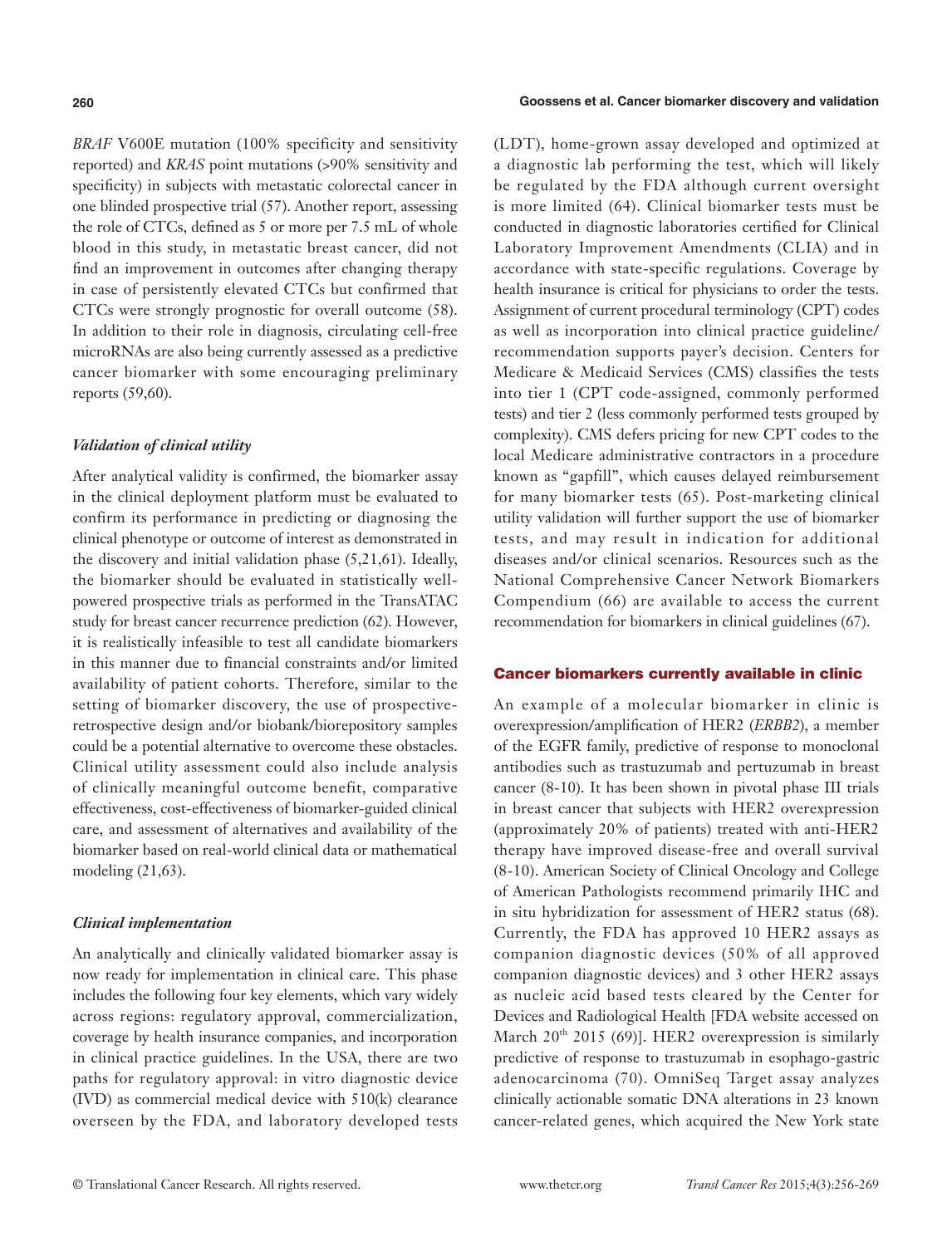approval as LDT. Other major predictive biomarkers, including *BCR-ABL* in chronic myeloid leukemia and *KRAS* mutations in colorectal cancer and multiple mutations in non-small cell lung cancer (NSCLC), are listed in *Table 1*.

Despite the numerous prognostic biomarkers reported in the literature, only seven biomarkers have been approved by the FDA Center for Devices and Radiological Health (*Table 2*) (48). One of the major reasons is that prognostic prediction itself often does not directly change clinical decision making unless coupled to specific therapeutic options. Despite this, many other prognostic biomarkers are available through the LDT pathway. Mammaprint is one of the first gene expression signature-based assays based on the measurement of 70 genes to predict breast cancer recurrence after chemotherapy, which was recently adapted for use in FFPE tissue (45). Another gene expression-based assay, Oncotype Dx Breast Cancer Assay measures 21 genes predicting breast cancer recurrence in women with node negative or node positive, ER-positive, HER2-negative invasive breast cancer (12,79). Similar tests are also available for colon and prostate cancer, all of which analyze gene expression in tumor tissue (80,81). A 186-gene expression signature in non-tumor stromal liver tissue has been validated to predict hepatocellular carcinoma development and recurrence as well as liver cirrhosis progression, and was recently implemented in an FDA-approved diagnostic device (28-30).

Diagnostic biomarkers are one of the most diverse classes of biomarkers ranging from assays developed for cancer screening to diagnostic tests assessing progression of a known cancer (see *Table 2* for a list of FDA-approved diagnostic genetic tests). One recent example of a diagnostic biomarker is Cologuard, a multigene DNA (*KRAS* mutations, aberrant *NDRG4* and *BMP3* methylation) stool test combined with fecal immunochemistry designed to screen for colorectal cancer in individuals at average risk of colorectal cancer. In a recent clinical trial of nearly 10,000 participants, sensitivity of the test for detecting colorectal cancer was higher than fecal immunochemical test alone (92.3% and 73.8% respectively) although the test also had a higher rate of false positives (specificity 86.6% and 96.4% for Cologuard and fecal immunochemical test respectively) (13). These encouraging results led to the approval of this test by the FDA in August 2014. Recently, there has also been increased interest in developing minimally invasive diagnostic tumor biomarkers, using the measurement of circulating DNA or microRNA. For instance, a new technology termed cancer personalized

|                       | Table 1 Predictive biomarkers in clinical use |                                                                                    |                          |                                                                 |                                                |                                    |                   |
|-----------------------|-----------------------------------------------|------------------------------------------------------------------------------------|--------------------------|-----------------------------------------------------------------|------------------------------------------------|------------------------------------|-------------------|
| Organ                 | Cancer                                        | and mechanism<br>Biomarker                                                         | measurement<br>Assay for | Associated target and<br>drug                                   | positive tests<br>proportion of<br>Approximate | validation<br>Stage of<br>clinical | <b>References</b> |
| <b>Breast</b>         | <b>Breast cancer</b>                          | HER2: oncogene overexpression                                                      | ISH, IHC                 | trastuzumab emtansine<br>HER2: trastuzumab,<br>pertuzumab, ado- | 18-20%                                         | In clinical<br>use                 | $(8-10)$          |
|                       |                                               | ER/PR: suggests sensitivity to<br>endocrine therapy                                | IHC, LBA                 | ER: endocrine therapy<br>(tamoxifen, aromatase<br>inhibitors)   | 75%                                            | In clinical<br>use                 | (71)              |
| intestinal<br>Gastro- | Colorectal<br>cancer                          | RAF-MEK pathway and resistance<br>KRAS: mutations activate RAS-<br>to EGFR therapy | <b>PCR</b>               | EGFR: cetuximab,<br>panitumumab                                 | 40% mutated                                    | In clinical<br>use                 | (11, 72)          |
|                       | GIST                                          | KIT: mutation leads to consitutional IHC<br>activation                             |                          | BCR-ABL: imatinib                                               | 95%                                            | In clinical<br>use                 | (73)              |
|                       | adenocarcinoma                                | Esophago-gastric HER2: oncogene overexpression                                     | ISH, IHC                 | HER2: trastuzumab                                               | $7 - 22%$                                      | In clinical<br>use                 | (70)              |
| Table 1 (continued)   |                                               |                                                                                    |                          |                                                                 |                                                |                                    |                   |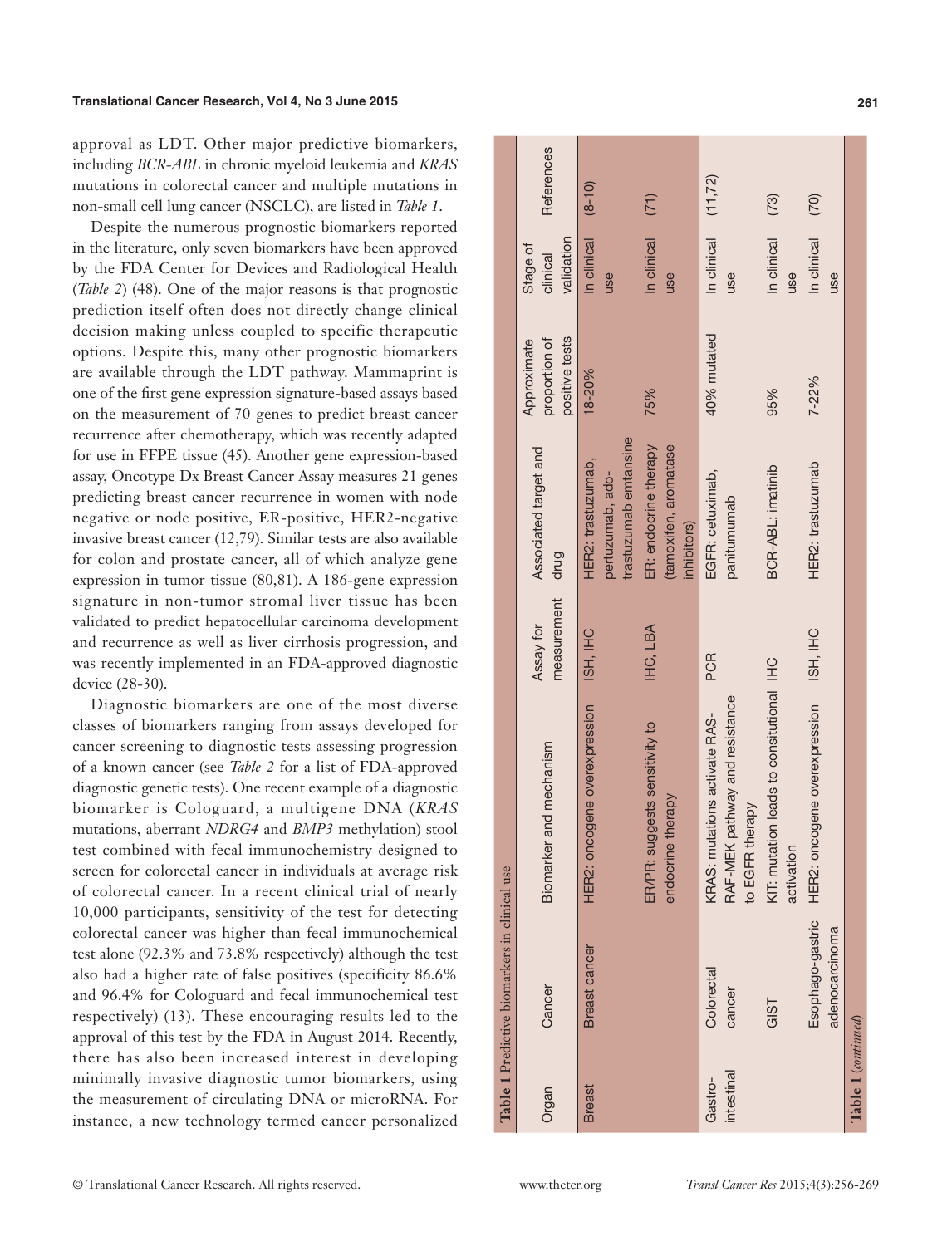|                      |                                 |                                                                                                                        |                               | drug                                                                  | positive tests                                                                  | validation              |      |
|----------------------|---------------------------------|------------------------------------------------------------------------------------------------------------------------|-------------------------------|-----------------------------------------------------------------------|---------------------------------------------------------------------------------|-------------------------|------|
| <b>Hematological</b> | Chronic myeloid<br>leukemia     | BCR-ABL: balanced t(9;22) leading<br>to the formation of a constitutively<br>active tyrosine kinase                    | FISH, RT-PCR<br>Cytogenetics, | BCR-ABL: imatinib,<br>dasatinib, nilotinib                            | >90%                                                                            | In clinical<br>use      | (74) |
|                      | Acute promyelocytic<br>leukemia | leading to aberrant retinoid receptor<br>PML-RARa: balanced t(15;17)                                                   | FISH, RT-PCR<br>Cytogenetics, | PML-RARa: All-trans<br>retinoic acid                                  | >90%                                                                            | In clinical<br>use      | (75) |
| Lung                 | <b>NSCLC</b>                    | EGFR (HER1): mutations in tyrosine<br>kinase domain                                                                    | Sequencing,<br>$\overline{5}$ | gefitinib, afatinib<br>EGFR: Erlotinib,                               | adenocarcinomas<br>and nonsmokers)<br>in USA (higher in<br>Asians, women<br>15% | In clinical<br>use      | (76) |
|                      |                                 | ALK: Inversion in chromosome<br>2 leads to EML4-ALK fusion<br>oncogene                                                 | FISH (IHC)                    | ceritinib (alectinib under<br>ALK: crizotinib,<br>development)        | adenocarcinoma)<br>4% (mostly                                                   | In clinical<br>use      | (77) |
|                      | adenocarcinoma<br>Lung          | Multiple genes:                                                                                                        |                               |                                                                       |                                                                                 | Continued<br>validation | (49) |
|                      |                                 | BRAF (V600E and non-V600E)                                                                                             | sequencing<br>Multiplex       | BRAF: AZD6244                                                         | 2%                                                                              |                         |      |
|                      |                                 | EGFR (HER1): mutations in tyrosine<br>kinase domain                                                                    |                               | EGFR: erlotinib, gefitinib,<br>afatinib, cetuximab                    | 17%                                                                             |                         |      |
|                      |                                 | HER2: oncogene overexpression                                                                                          |                               | HER2: decinutubub,<br>neratinib, lapatinib,<br>trastuzumab            | 3%                                                                              |                         |      |
|                      |                                 | RAF-MEK pathway and resistance<br>KRAS: mutations activate RAS-<br>to EGFR therapy                                     |                               | ridaforalimus, AZD6244<br>tivantinib, everolimus,<br>KRAS: erlotinib, | 25%                                                                             |                         |      |
|                      |                                 | leads to EML4-ALK fusion oncogene<br>ALK: inversion in chromosome 2                                                    |                               | ALK: crizotinib, ceritinib                                            | 8%                                                                              |                         |      |
|                      |                                 | MET                                                                                                                    |                               | MET: cizotinib                                                        | & 1%                                                                            |                         |      |
| <b>Skin</b>          | Melanoma                        | mutation, a downstream mediator<br>of RAS, leads to downstream<br>BRAF V600: 80-90% V600E<br>activation of MEK and ERK | Sequencing                    | BRAF: vemurafenib,<br>dabrafenib                                      | 40-60%                                                                          | In clinical<br>use      | (78) |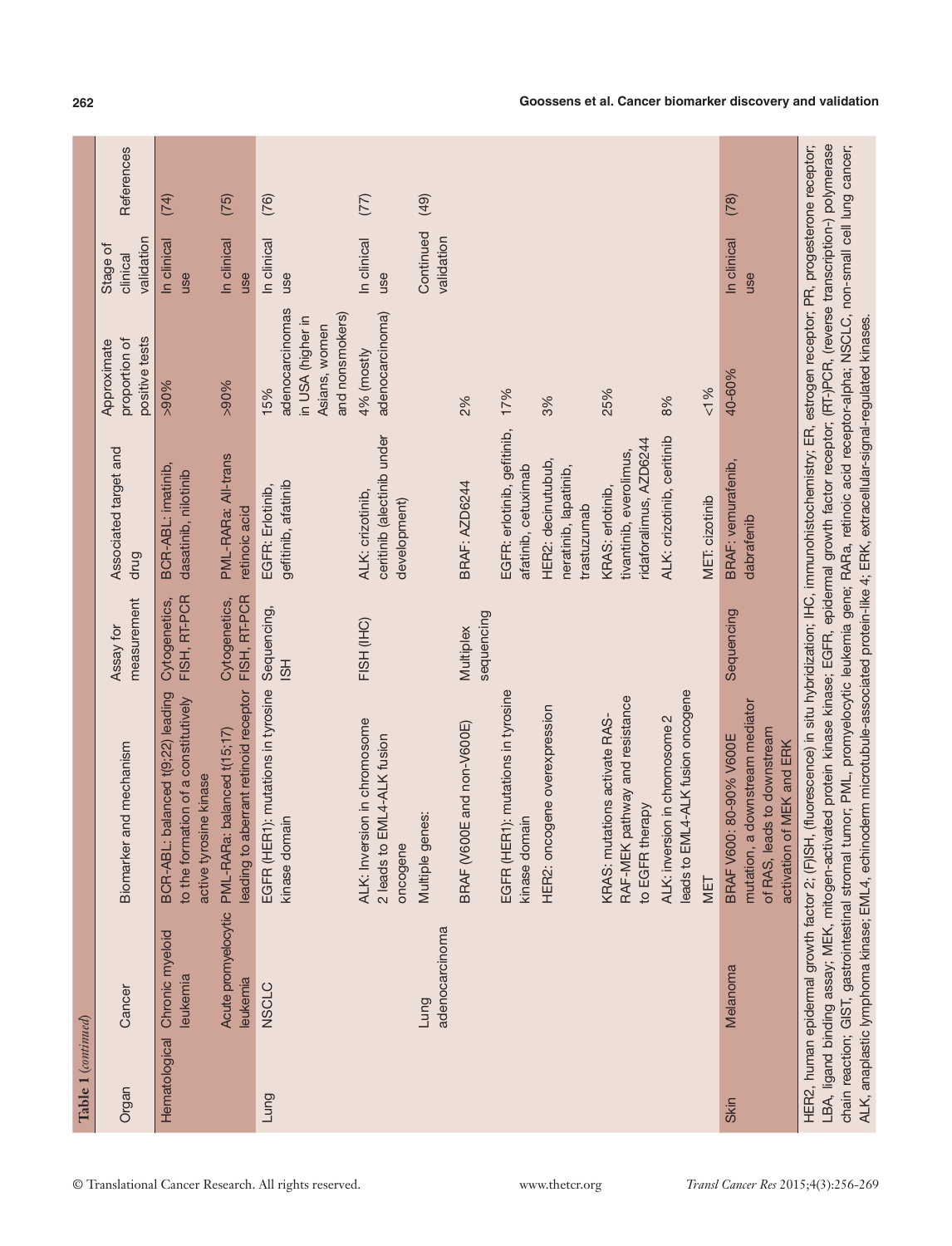| MG, mammaglobin; BLN, breast lymph node; (RT-)PCR, (reverse transcription) polymerase chain reaction; HER2,<br>nCounter system<br>Agendia BV<br>RT-PCR<br>FISH<br>FISH<br>FISH<br>FISH<br>FISH<br>PCR<br>PCR<br><b>PCR</b><br>$\overline{5}$<br>Prostate biopsy, urine<br>TOP2A, topoisomerase II alpha; PSA, prostate specific antigen; ATM, serine/threonine kinase<br>Sentinel lymph node<br>Peripheral blood<br>Peripheral blood<br>peripheral blood<br>Bone marrow<br>Tumor<br>Tumor<br>Tumor<br>Tumor<br><b>Blood</b><br>Blood<br>Urine<br>Stool<br>Prognostic Gene Signature Assay<br>Vysis D7S486/CEP 7 FISH Probe<br><b>Vysis UroVysion Bladder Cancer</b><br>Labeled Fluorescent DNA Probe<br>CEP 12 SpectrumOrange Direct<br>Dako TOP2A FISH PharmDx Kit<br>INFORM HER2 Dual ISH DNA<br>DakoCytomation HER2 FISH<br>HER2 CISH pharmDxTM Kit<br>Amsterdam 70-gene profile<br>Vysis CLL FISH Probe Kit<br>PROGENSA PCA3 Assay<br>Prosigna Breast Cancer<br><b>BRACAnalysis CDx</b><br><b>NADiA ProsVue</b><br>Probe Cocktail;<br>pharmDx <sup>TM</sup> Kit<br>Recurrence Kit<br>(MammaPrint)<br><b>BLN</b> assay<br>Cologuard<br>kit<br>Κi<br>Multi-target DNA (aberrantly methylated<br>and B-actin). Hemoglobin assay<br>7, 17<br>ATM, D13S319 deletion D12Z3<br>BMP3 and NDRG4 promoter, mutant<br>alpha satellite (centromeric) region,<br>Aneuploidy for chromosomes 3,<br>58 gene RNA expression profile<br>and 2 gene mutation<br>70-gene expression profile<br>12p11.1-q11<br>9p21<br><b>MG, CK19</b><br>BRCA1<br><b>TOP2A</b><br>loss of<br>KRAS,<br>(F)ISH, (fluorescence) in situ hybridization;<br>PCA <sub>3</sub><br>HER2<br>TP53,<br>EGR1<br>human epidermal growth factor receptor 2;<br>tPSA<br>gain<br>lymphocytic leukemia<br>lymphocytic leukemia<br>Colorectal cancer<br>Prostate cancer<br>Prostate cancer<br><b>Bladder cancer</b><br>Ovarian cancer<br>Acute myeloid<br><b>B-cell chronic</b><br><b>B-cell chronic</b><br><b>Breast cancer</b><br><b>Breast cancer</b><br>leukemia<br>Hemato-<br>Prostate<br>intestina<br>Prostate<br>Prognosis<br>Hemato-<br>Diagnosis<br><b>Bladder</b><br>Gastro-<br><b>Breast</b><br>logical<br><b>Breast</b><br>logical<br><b>Ovary</b> | Organ | Cancer | ker target<br>Biomar | Biomarker name | Tissue sampled | Method                                     |
|---------------------------------------------------------------------------------------------------------------------------------------------------------------------------------------------------------------------------------------------------------------------------------------------------------------------------------------------------------------------------------------------------------------------------------------------------------------------------------------------------------------------------------------------------------------------------------------------------------------------------------------------------------------------------------------------------------------------------------------------------------------------------------------------------------------------------------------------------------------------------------------------------------------------------------------------------------------------------------------------------------------------------------------------------------------------------------------------------------------------------------------------------------------------------------------------------------------------------------------------------------------------------------------------------------------------------------------------------------------------------------------------------------------------------------------------------------------------------------------------------------------------------------------------------------------------------------------------------------------------------------------------------------------------------------------------------------------------------------------------------------------------------------------------------------------------------------------------------------------------------------------------------------------------------------------------------------------------------------------------------------------------------------------------------------------------------------------------------------------------------------------------------------------------------------------------------------------|-------|--------|----------------------|----------------|----------------|--------------------------------------------|
|                                                                                                                                                                                                                                                                                                                                                                                                                                                                                                                                                                                                                                                                                                                                                                                                                                                                                                                                                                                                                                                                                                                                                                                                                                                                                                                                                                                                                                                                                                                                                                                                                                                                                                                                                                                                                                                                                                                                                                                                                                                                                                                                                                                                               |       |        |                      |                |                |                                            |
|                                                                                                                                                                                                                                                                                                                                                                                                                                                                                                                                                                                                                                                                                                                                                                                                                                                                                                                                                                                                                                                                                                                                                                                                                                                                                                                                                                                                                                                                                                                                                                                                                                                                                                                                                                                                                                                                                                                                                                                                                                                                                                                                                                                                               |       |        |                      |                |                |                                            |
|                                                                                                                                                                                                                                                                                                                                                                                                                                                                                                                                                                                                                                                                                                                                                                                                                                                                                                                                                                                                                                                                                                                                                                                                                                                                                                                                                                                                                                                                                                                                                                                                                                                                                                                                                                                                                                                                                                                                                                                                                                                                                                                                                                                                               |       |        |                      |                |                |                                            |
|                                                                                                                                                                                                                                                                                                                                                                                                                                                                                                                                                                                                                                                                                                                                                                                                                                                                                                                                                                                                                                                                                                                                                                                                                                                                                                                                                                                                                                                                                                                                                                                                                                                                                                                                                                                                                                                                                                                                                                                                                                                                                                                                                                                                               |       |        |                      |                |                | PCR immunochemical<br>assay for hemoglobin |
|                                                                                                                                                                                                                                                                                                                                                                                                                                                                                                                                                                                                                                                                                                                                                                                                                                                                                                                                                                                                                                                                                                                                                                                                                                                                                                                                                                                                                                                                                                                                                                                                                                                                                                                                                                                                                                                                                                                                                                                                                                                                                                                                                                                                               |       |        |                      |                |                |                                            |
|                                                                                                                                                                                                                                                                                                                                                                                                                                                                                                                                                                                                                                                                                                                                                                                                                                                                                                                                                                                                                                                                                                                                                                                                                                                                                                                                                                                                                                                                                                                                                                                                                                                                                                                                                                                                                                                                                                                                                                                                                                                                                                                                                                                                               |       |        |                      |                |                |                                            |
|                                                                                                                                                                                                                                                                                                                                                                                                                                                                                                                                                                                                                                                                                                                                                                                                                                                                                                                                                                                                                                                                                                                                                                                                                                                                                                                                                                                                                                                                                                                                                                                                                                                                                                                                                                                                                                                                                                                                                                                                                                                                                                                                                                                                               |       |        |                      |                |                |                                            |
|                                                                                                                                                                                                                                                                                                                                                                                                                                                                                                                                                                                                                                                                                                                                                                                                                                                                                                                                                                                                                                                                                                                                                                                                                                                                                                                                                                                                                                                                                                                                                                                                                                                                                                                                                                                                                                                                                                                                                                                                                                                                                                                                                                                                               |       |        |                      |                |                |                                            |
|                                                                                                                                                                                                                                                                                                                                                                                                                                                                                                                                                                                                                                                                                                                                                                                                                                                                                                                                                                                                                                                                                                                                                                                                                                                                                                                                                                                                                                                                                                                                                                                                                                                                                                                                                                                                                                                                                                                                                                                                                                                                                                                                                                                                               |       |        |                      |                |                |                                            |
|                                                                                                                                                                                                                                                                                                                                                                                                                                                                                                                                                                                                                                                                                                                                                                                                                                                                                                                                                                                                                                                                                                                                                                                                                                                                                                                                                                                                                                                                                                                                                                                                                                                                                                                                                                                                                                                                                                                                                                                                                                                                                                                                                                                                               |       |        |                      |                |                |                                            |
|                                                                                                                                                                                                                                                                                                                                                                                                                                                                                                                                                                                                                                                                                                                                                                                                                                                                                                                                                                                                                                                                                                                                                                                                                                                                                                                                                                                                                                                                                                                                                                                                                                                                                                                                                                                                                                                                                                                                                                                                                                                                                                                                                                                                               |       |        |                      |                |                |                                            |
|                                                                                                                                                                                                                                                                                                                                                                                                                                                                                                                                                                                                                                                                                                                                                                                                                                                                                                                                                                                                                                                                                                                                                                                                                                                                                                                                                                                                                                                                                                                                                                                                                                                                                                                                                                                                                                                                                                                                                                                                                                                                                                                                                                                                               |       |        |                      |                |                |                                            |
|                                                                                                                                                                                                                                                                                                                                                                                                                                                                                                                                                                                                                                                                                                                                                                                                                                                                                                                                                                                                                                                                                                                                                                                                                                                                                                                                                                                                                                                                                                                                                                                                                                                                                                                                                                                                                                                                                                                                                                                                                                                                                                                                                                                                               |       |        |                      |                |                |                                            |
|                                                                                                                                                                                                                                                                                                                                                                                                                                                                                                                                                                                                                                                                                                                                                                                                                                                                                                                                                                                                                                                                                                                                                                                                                                                                                                                                                                                                                                                                                                                                                                                                                                                                                                                                                                                                                                                                                                                                                                                                                                                                                                                                                                                                               |       |        |                      |                |                |                                            |
|                                                                                                                                                                                                                                                                                                                                                                                                                                                                                                                                                                                                                                                                                                                                                                                                                                                                                                                                                                                                                                                                                                                                                                                                                                                                                                                                                                                                                                                                                                                                                                                                                                                                                                                                                                                                                                                                                                                                                                                                                                                                                                                                                                                                               |       |        |                      |                |                |                                            |
|                                                                                                                                                                                                                                                                                                                                                                                                                                                                                                                                                                                                                                                                                                                                                                                                                                                                                                                                                                                                                                                                                                                                                                                                                                                                                                                                                                                                                                                                                                                                                                                                                                                                                                                                                                                                                                                                                                                                                                                                                                                                                                                                                                                                               |       |        |                      |                |                |                                            |
|                                                                                                                                                                                                                                                                                                                                                                                                                                                                                                                                                                                                                                                                                                                                                                                                                                                                                                                                                                                                                                                                                                                                                                                                                                                                                                                                                                                                                                                                                                                                                                                                                                                                                                                                                                                                                                                                                                                                                                                                                                                                                                                                                                                                               |       |        |                      |                |                |                                            |
|                                                                                                                                                                                                                                                                                                                                                                                                                                                                                                                                                                                                                                                                                                                                                                                                                                                                                                                                                                                                                                                                                                                                                                                                                                                                                                                                                                                                                                                                                                                                                                                                                                                                                                                                                                                                                                                                                                                                                                                                                                                                                                                                                                                                               |       |        |                      |                |                |                                            |
|                                                                                                                                                                                                                                                                                                                                                                                                                                                                                                                                                                                                                                                                                                                                                                                                                                                                                                                                                                                                                                                                                                                                                                                                                                                                                                                                                                                                                                                                                                                                                                                                                                                                                                                                                                                                                                                                                                                                                                                                                                                                                                                                                                                                               |       |        |                      |                |                |                                            |
|                                                                                                                                                                                                                                                                                                                                                                                                                                                                                                                                                                                                                                                                                                                                                                                                                                                                                                                                                                                                                                                                                                                                                                                                                                                                                                                                                                                                                                                                                                                                                                                                                                                                                                                                                                                                                                                                                                                                                                                                                                                                                                                                                                                                               |       |        |                      |                |                |                                            |
|                                                                                                                                                                                                                                                                                                                                                                                                                                                                                                                                                                                                                                                                                                                                                                                                                                                                                                                                                                                                                                                                                                                                                                                                                                                                                                                                                                                                                                                                                                                                                                                                                                                                                                                                                                                                                                                                                                                                                                                                                                                                                                                                                                                                               |       |        |                      |                |                |                                            |
|                                                                                                                                                                                                                                                                                                                                                                                                                                                                                                                                                                                                                                                                                                                                                                                                                                                                                                                                                                                                                                                                                                                                                                                                                                                                                                                                                                                                                                                                                                                                                                                                                                                                                                                                                                                                                                                                                                                                                                                                                                                                                                                                                                                                               |       |        |                      |                |                |                                            |
|                                                                                                                                                                                                                                                                                                                                                                                                                                                                                                                                                                                                                                                                                                                                                                                                                                                                                                                                                                                                                                                                                                                                                                                                                                                                                                                                                                                                                                                                                                                                                                                                                                                                                                                                                                                                                                                                                                                                                                                                                                                                                                                                                                                                               |       |        |                      |                |                |                                            |
|                                                                                                                                                                                                                                                                                                                                                                                                                                                                                                                                                                                                                                                                                                                                                                                                                                                                                                                                                                                                                                                                                                                                                                                                                                                                                                                                                                                                                                                                                                                                                                                                                                                                                                                                                                                                                                                                                                                                                                                                                                                                                                                                                                                                               |       |        |                      |                |                |                                            |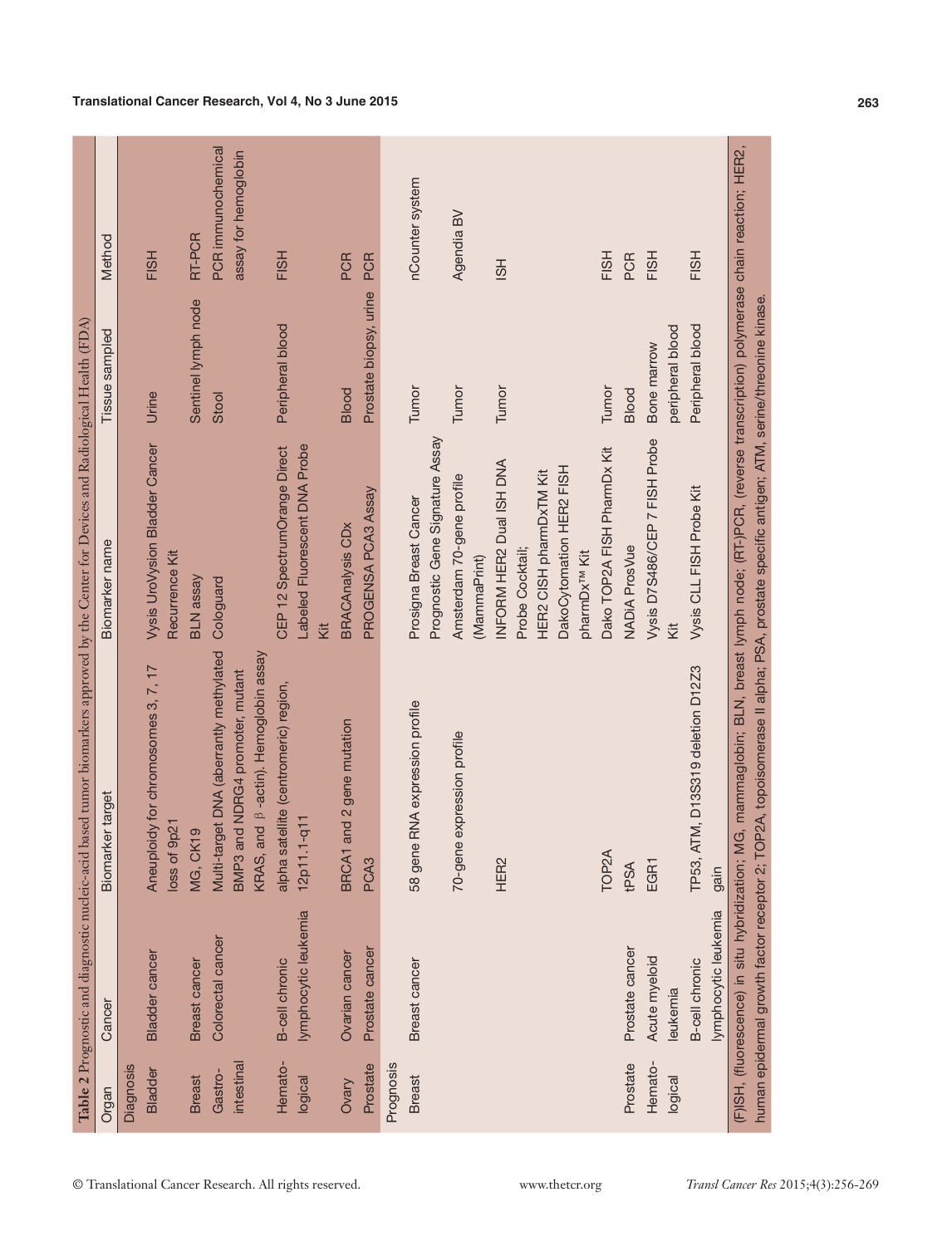|                         |                            | <b>Table 3</b> Predictive biomarkers currently under clinical evaluation and registered in clinicaltrials.gov |                                                                                                                           |               |                                   |
|-------------------------|----------------------------|---------------------------------------------------------------------------------------------------------------|---------------------------------------------------------------------------------------------------------------------------|---------------|-----------------------------------|
| Organ                   | Cancer                     | <b>Biomarker</b>                                                                                              | Associated drug                                                                                                           | Phase         | Clinicaltrials.<br>gov identifier |
| <b>Breast</b>           | <b>Breast cancer</b>       | BRCA1/2                                                                                                       | Olaparib                                                                                                                  | III           | NCT02000622                       |
|                         |                            | CTCs positive for HER2                                                                                        | Trastuzumab - Emtansine                                                                                                   | Ш             | NCT01975142                       |
|                         |                            | TOP2A (in subjects with                                                                                       | Anthracycline-based                                                                                                       | Ш             | NCT02339532                       |
|                         |                            | HER2 overexpression)                                                                                          | neoadjuvant chemotherapy                                                                                                  |               |                                   |
|                         |                            | HER2 (negative in tumor but                                                                                   | Lapatinib                                                                                                                 | III           | NCT01619111                       |
|                         |                            | positive in CTCs)                                                                                             |                                                                                                                           |               |                                   |
| Gastrointestinal        | Colorectal                 | New biomarkers (unspecified)                                                                                  | Cetuximab                                                                                                                 | $\mathbf{II}$ | NCT01276379                       |
|                         |                            | RAS (mutation-type)                                                                                           | FOLFOXIRI and bevacizumab                                                                                                 | $\mathbf{II}$ | NCT02350530                       |
|                         |                            | <b>BRAF</b>                                                                                                   | LGX818, BYL719                                                                                                            | $\mathbf{II}$ | NCT01719380                       |
|                         | Esophago-gastric           | HER <sub>2</sub>                                                                                              | Afatinib and trastuzumab                                                                                                  | $\mathbf{II}$ | NCT01522768                       |
| Head and neck           | Squamous cell<br>carcinoma | <b>HER and KRAS</b>                                                                                           | HM781-36B                                                                                                                 | $\mathbf{II}$ | NCT02216916                       |
| Hematological           | Cutaneous and              | GATA-3                                                                                                        | <b>MLN9708</b>                                                                                                            | $\mathsf{II}$ | NCT02158975                       |
|                         | peripheral T-cell          |                                                                                                               |                                                                                                                           |               |                                   |
|                         | lymphomas                  |                                                                                                               |                                                                                                                           |               |                                   |
| Lung                    | <b>NSCLC</b>               | ROS <sub>1</sub>                                                                                              | Crizotinib                                                                                                                | Ш             | NCT02183870                       |
|                         |                            | <b>BRAF V600E</b>                                                                                             | Dabrafenib, trametinib                                                                                                    | Ш             | NCT01336634                       |
| <b>Skin</b>             | Melanoma                   | BRAF V600E/K                                                                                                  | Trametinib, binimetinib                                                                                                   | $\mathbf{I}$  | NCT02196181                       |
|                         |                            |                                                                                                               | CTCs, circulating tumor cells; HER2, human epidermal growth factor receptor 2; TOP2A, topoisomerase II alpha; NSCLC, non- |               |                                   |
| small cell lung cancer. |                            |                                                                                                               |                                                                                                                           |               |                                   |

| <b>Table 3</b> Predictive biomarkers currently under clinical evaluation and registered in clinicaltrials.gov |  |  |  |  |
|---------------------------------------------------------------------------------------------------------------|--|--|--|--|
|---------------------------------------------------------------------------------------------------------------|--|--|--|--|

profiling by deep sequencing (CAPP-Seq) has been tested on circulating tumor DNA in patients with NSCLC. Levels of circulating DNA correlated with tumor volume and provided earlier response assessment than radiography in this preliminary trial while potentially allowing the noninvasive detection of actionable mutations (82). Another report, focusing on circulating microRNA serum profiles identified a microRNA profile thought to distinguish subjects with pancreatic cancer from healthy controls, even at early stages of the disease (83). This result requires further validation but may suggest a direction towards which the field of diagnostic biomarkers is moving. However, even when FDA-approved, commercialization may still be a challenge due to the high cost required for assay development.

## Cancer biomarkers under evaluation in clinical trials

Multiple predictive biomarkers, mostly based on single gene/protein, are currently in phase II or III evaluation

along with their companion therapeutic agents (*Table 3*). From this snapshot, the increasing importance of predictive biomarkers is apparent as is a trend to develop minimally invasive cancer biomarkers. Biomarkers validated in a certain type of cancer are undergoing discovery and validation in other cancers (for instance BRAF mutations or HER2 overexpression) underlining certain shared oncogenic drivers and less prevalent cancers are also benefitting from the rapid developments in the field. The 70-gene breast cancer signature is currently being evaluated for its recurrencepredictive capability in comparison to clinico-pathological assessment in a large prospective trial enrolling more than 6,600 subjects in nine countries (MINDACT study) with early results suggesting that the 70-gene signature added information to usual assessment (84).

#### Future perspectives and conclusions

In this review, we aimed to overview the current landscape of cancer biomarker development. The speed of technological development has highlighted the challenges facing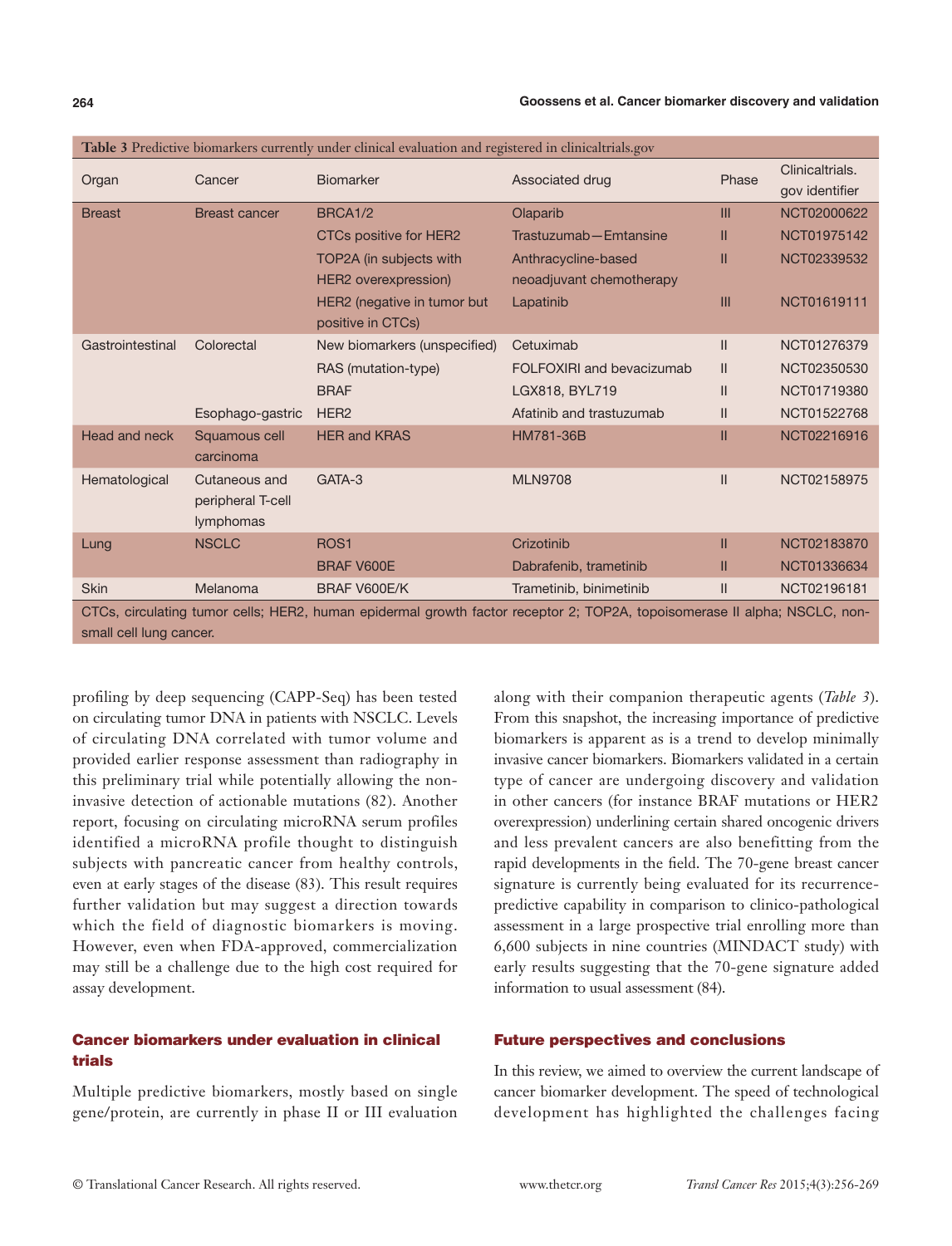regulatory oversight and legislation in their attempts to keep up with the rapid pace of scientific changes while allowing proper consideration to how the new biomarkers could shape the future of medicine (85,86). One of the major challenges is to manage the tradeoff between safety and speed of clinical translation. For example, regulation of LDT by the FDA will improve assay quality and safety and increase overall medical utility of the tests, while it could hamper timely deployment of the tests and benefit only large commercial laboratories with capabilities to accommodate the high requirements. The large amount of data generated by the assays have posed supplementary challenges in the analysis of "big data", which requires massive computational resources for data storage, processing, and interpretation (87). Informatics resources such as ClinGen (88) are being developed to support the process. Also, systems to integrate genomic information with electronic medical records (EMRs) are actively developed, where protection of patient privacy is a central issue such as the Electronic Medical Records and Genomics Network (eMERGE), a NIH-funded consortium aiming to develop and disseminate approaches combining DNA biorepositories with EMRs (89). However, the integration of EMRs with genomic datasets remains in its infancy, due to a number of challenges including defining optimal storage standards of genomic data, integration of rich phenotype information, interpretation of complex data in a format easily accessible to clinicians and of course ethical, legal and social issues (90). Defining unified standard for the systems and data formats is particularly challenging due to the big financial/commercial interests.

Another crucial aspect of biomarker development, especially genomic biomarkers, is the issue of intellectual property. In the USA, a recent high profile Supreme Court decision, The Association for Molecular Pathology versus Myriad, determined that isolated but otherwise unmodified genes were products of nature and therefore not patent eligible subject matter (91). This decision was a response to an ongoing lawsuit between Myriad Genetics, who owned the exclusive rights to analyze the BRCA1 and BRCA2 gene mutations, and a coalition of groups who challenged the constitutionality and validity of the BRCA1 and BRCA2 gene patents. In this context, the USA Patent and Trademark Office has recently issued new guidelines which enforce more stringent criteria to patent natural products such as antibiotics, or even nucleic acids, peptides and proteins. These new guidelines have generated considerable concern in the biotechnology world

due to their far-reaching consequences that are still being considered (92). Of note, genetic sequences are currently still patent-eligible in the European Union and in Australia if certain conditions are fulfilled (93,94). It is expected to take more time to reach a solution acceptable to all relevant parties.

Despite unclear future prospects and regulatory and legislative minefields, several examples of successful clinical translation summarized above have emphasized the challenges but also the opportunities at each step of cancer biomarker development. Acknowledging these challenges and implementing them in the design of biomarker development will help streamline the whole process, and eventually transform cancer patient care by fulfilling the vision of Precision Medicine.

#### Acknowledgments

*Funding:* This work was supported by the FLAGS foundation, the Nuovo-Soldati Cancer Research Foundation and an advanced training grant from Geneva University Hospital to NG and NIH/NIDDK R01 DK099558 and the Irma T. Hirschl Trust to YH.

#### Footnote

*Provenance and Peer Review:* This article was commissioned by the Guest Editor (Jian-Bing Fan) for the series "Application of Genomic Technologies in Cancer Research" published in *Translational Cancer Research*. The article has undergone external peer review.

*Conflicts of Interest:* All authors have completed the ICMJE uniform disclosure form (available at [http://dx.doi.](http://dx.doi.org/10.3978/j.issn.2218-676X.2015.06.04) [org/10.3978/j.issn.2218-676X.2015.06.04](http://dx.doi.org/10.3978/j.issn.2218-676X.2015.06.04)). The series "Application of Genomic Technologies in Cancer Research" was commissioned by the editorial office without any funding or sponsorship. The authors have no other conflicts of interest to declare.

*Ethical Statement:* The authors are accountable for all aspects of the work in ensuring that questions related to the accuracy or integrity of any part of the work are appropriately investigated and resolved.

*Open Access Statement:* This is an Open Access article distributed in accordance with the Creative Commons Attribution-NonCommercial-NoDerivs 4.0 International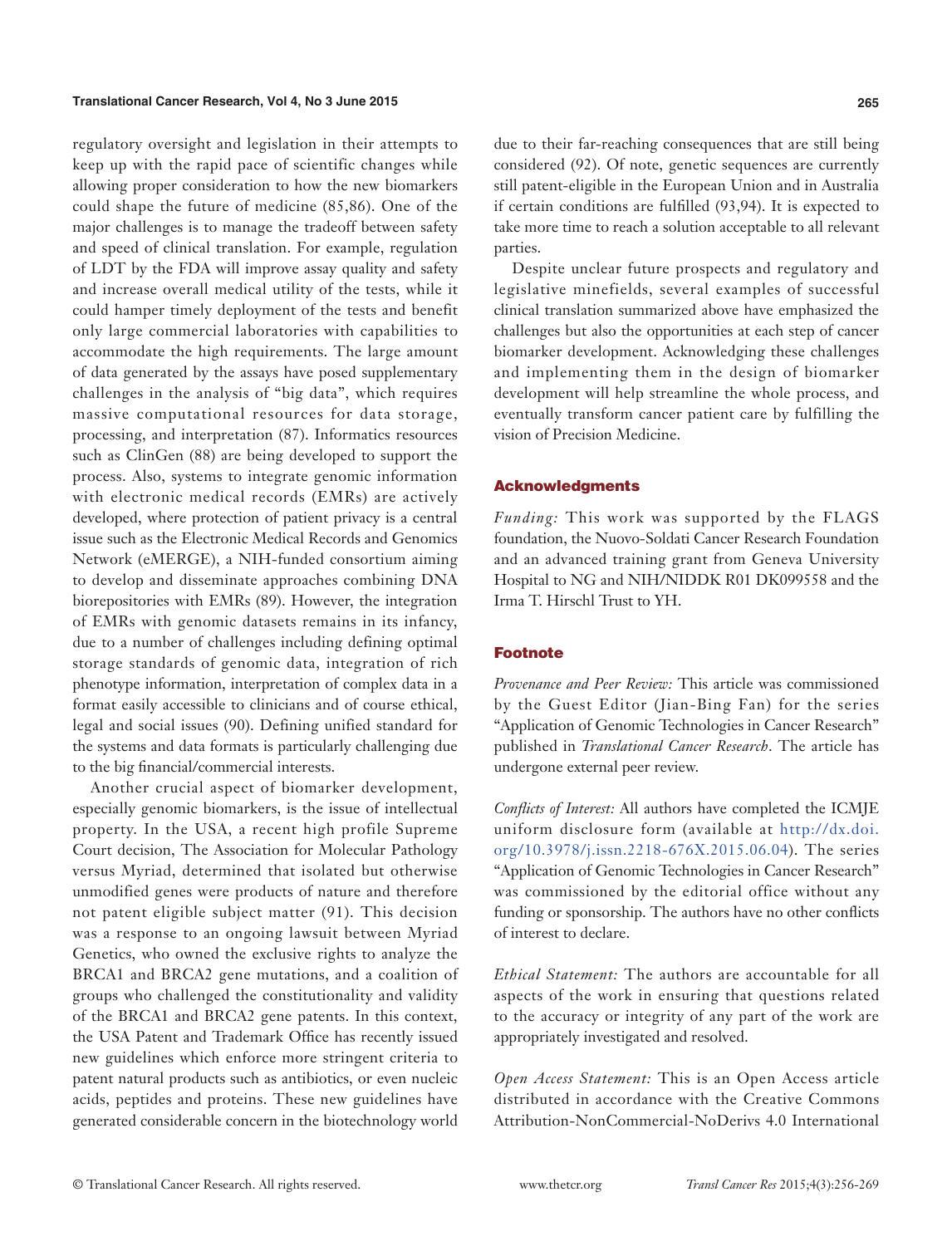#### **266 Goossens et al. Cancer biomarker discovery and validation**

License (CC BY-NC-ND 4.0), which permits the noncommercial replication and distribution of the article with the strict proviso that no changes or edits are made and the original work is properly cited (including links to both the formal publication through the relevant DOI and the license). See: [https://creativecommons.org/licenses/by-nc-nd/4.0/.](https://creativecommons.org/licenses/by-nc-nd/4.0/)

# **References**

- 1. Collins FS, Varmus H. A new initiative on precision medicine. N Engl J Med 2015;372:793-5.
- 2. Tzoulaki I, Siontis KC, Ioannidis JP. Prognostic effect size of cardiovascular biomarkers in datasets from observational studies versus randomised trials: metaepidemiology study. BMJ 2011;343:d6829.
- 3. Ioannidis JP, Panagiotou OA. Comparison of effect sizes associated with biomarkers reported in highly cited individual articles and in subsequent meta-analyses. JAMA 2011;305:2200-10.
- 4. Paul SM, Mytelka DS, Dunwiddie CT, et al. How to improve R&D productivity: the pharmaceutical industry's grand challenge. Nat Rev Drug Discov 2010;9:203-14.
- 5. Committee on the Review of Omics-Based Tests for Predicting Patient Outcomes in Clinical Trials, Board on Health Care Services, Board on Health Sciences Policy, et al. Evolution of Translational Omics: Lessons Learned and the Path Forward. National Academies Press 2012.
- 6. Lassere MN. The Biomarker-Surrogacy Evaluation Schema: a review of the biomarker-surrogate literature and a proposal for a criterion-based, quantitative, multidimensional hierarchical levels of evidence schema for evaluating the status of biomarkers as surrogate endpoints. Stat Methods Med Res 2008;17:303-40.
- 7. World Health Organization. Biomarkers in risk assessment: Validity and validation. WHO 2001.
- 8. Slamon DJ, Leyland-Jones B, Shak S, et al. Use of chemotherapy plus a monoclonal antibody against HER2 for metastatic breast cancer that overexpresses HER2. N Engl J Med 2001;344:783-92.
- 9. Romond EH, Perez EA, Bryant J, et al. Trastuzumab plus adjuvant chemotherapy for operable HER2-positive breast cancer. N Engl J Med 2005;353:1673-84.
- 10. Piccart-Gebhart MJ, Procter M, Leyland-Jones B, et al. Trastuzumab after adjuvant chemotherapy in HER2 positive breast cancer. N Engl J Med 2005;353:1659-72.
- 11. Van Cutsem E, Köhne CH, Hitre E, et al. Cetuximab and chemotherapy as initial treatment for metastatic colorectal

cancer. N Engl J Med 2009;360:1408-17.

- 12. Paik S, Shak S, Tang G, et al. A multigene assay to predict recurrence of tamoxifen-treated, node-negative breast cancer. N Engl J Med 2004;351:2817-26.
- 13. Imperiale TF, Ransohoff DF, Itzkowitz SH. Multitarget stool DNA testing for colorectal-cancer screening. N Engl J Med 2014;371:187-8.
- 14. Simon R, Roychowdhury S. Implementing personalized cancer genomics in clinical trials. Nat Rev Drug Discov 2013;12:358-69.
- 15. McShane LM, Cavenagh MM, Lively TG, et al. Criteria for the use of omics-based predictors in clinical trials. Nature 2013;502:317-20.
- 16. Simon RM, Paik S, Hayes DF. Use of archived specimens in evaluation of prognostic and predictive biomarkers. J Natl Cancer Inst 2009;101:1446-52.
- 17. Hayes DF. Biomarker validation and testing. Mol Oncol 2015;9:960-6.
- 18. Schully SD, Carrick DM, Mechanic LE, et al. Leveraging biospecimen resources for discovery or validation of markers for early cancer detection. J Natl Cancer Inst 2015;107. pii: djv012.
- 19. Kelloff GJ, Sigman CC. Cancer biomarkers: selecting the right drug for the right patient. Nat Rev Drug Discov 2012;11:201-14.
- 20. Simon R. Clinical trials for predictive medicine: new challenges and paradigms. Clin Trials 2010;7:516-24.
- 21. Parkinson DR, McCormack RT, Keating SM, et al. Evidence of clinical utility: an unmet need in molecular diagnostics for patients with cancer. Clin Cancer Res 2014;20:1428-44.
- 22. Sawyers CL, van't Veer LJ. Reliable and effective diagnostics are keys to accelerating personalized cancer medicine and transforming cancer care: a policy statement from the american association for cancer research. Clin Cancer Res 2014;20:4978-81.
- 23. Poste G. Bring on the biomarkers. Nature 2011;469:156-7.
- 24. Ransohoff DF, Gourlay ML. Sources of bias in specimens for research about molecular markers for cancer. J Clin Oncol 2010;28:698-704.
- 25. Altman DG, McShane LM, Sauerbrei W, et al. Reporting recommendations for tumor marker prognostic studies (REMARK): explanation and elaboration. BMC Med 2012;10:51.
- 26. von Elm E, Altman DG, Egger M, et al. The Strengthening the Reporting of Observational Studies in Epidemiology (STROBE) statement: guidelines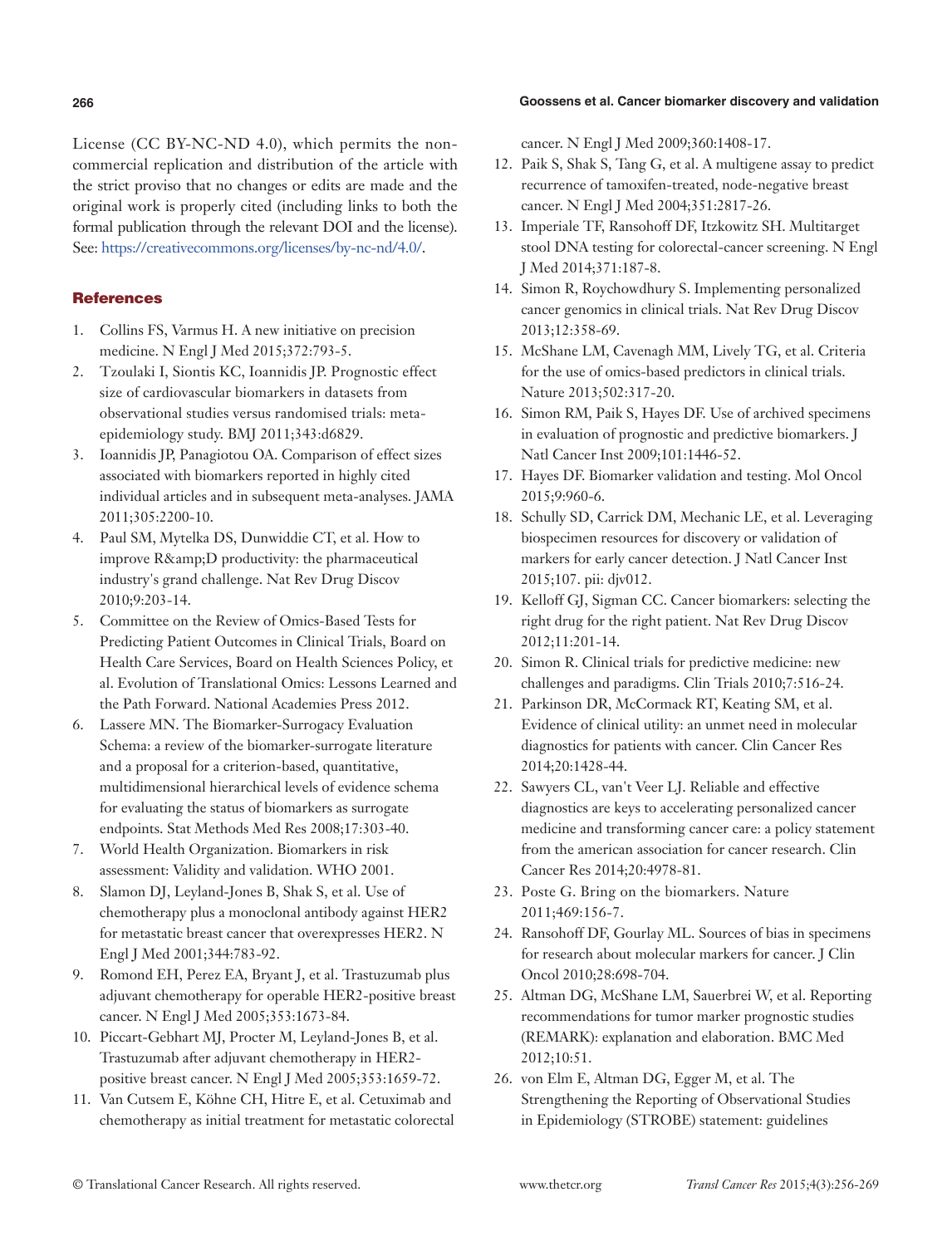for reporting observational studies. Ann Intern Med 2007;147:573-7.

- 27. Bossuyt PM, Reitsma JB, Bruns DE, et al. Towards complete and accurate reporting of studies of diagnostic accuracy: the STARD initiative. BMJ 2003;326:41-4.
- 28. Hoshida Y, Villanueva A, Kobayashi M, et al. Gene expression in fixed tissues and outcome in hepatocellular carcinoma. N Engl J Med 2008;359:1995-2004.
- 29. Hoshida Y, Villanueva A, Sangiovanni A, et al. Prognostic gene expression signature for patients with hepatitis C-related early-stage cirrhosis. Gastroenterology 2013;144:1024-30.
- 30. King LY, Canasto-Chibuque C, Johnson KB, et al. A genomic and clinical prognostic index for hepatitis C-related early-stage cirrhosis that predicts clinical deterioration. Gut 2014. [Epub ahead of print].
- 31. Fuchs BC, Hoshida Y, Fujii T, et al. Epidermal growth factor receptor inhibition attenuates liver fibrosis and development of hepatocellular carcinoma. Hepatology 2014;59:1577-90.
- 32. Taube SE, Clark GM, Dancey JE, et al. A perspective on challenges and issues in biomarker development and drug and biomarker codevelopment. J Natl Cancer Inst 2009;101:1453-63.
- 33. Watson RW, Kay EW, Smith D. Integrating biobanks: addressing the practical and ethical issues to deliver a valuable tool for cancer research. Nat Rev Cancer 2010;10:646-51.
- 34. National Cancer Institute. NCI Best Practices for Biospecimen Resources. Available online: http:// biospecimens.cancer.gov/bestpractices/2011- NCIbestpractices.pdf
- 35. Massett HA, Atkinson NL, Weber D, et al. Assessing the need for a standardized cancer HUman Biobank (caHUB): findings from a national survey with cancer researchers. J Natl Cancer Inst Monogr 2011;2011:8-15.
- 36. Baggerly KA, Morris JS, Coombes KR. Reproducibility of SELDI-TOF protein patterns in serum: comparing datasets from different experiments. Bioinformatics 2004;20:777-85.
- 37. Petricoin EF, Ardekani AM, Hitt BA, et al. Use of proteomic patterns in serum to identify ovarian cancer. Lancet 2002;359:572-7.
- 38. Hernández B, Parnell A, Pennington SR. Why have so few proteomic biomarkers "survived" validation? (Sample size and independent validation considerations). Proteomics 2014;14:1587-92.
- 39. Dupuy A, Simon RM. Critical review of published

microarray studies for cancer outcome and guidelines on statistical analysis and reporting. J Natl Cancer Inst 2007;99:147-57.

- 40. Mesirov JP. Computer science. Accessible reproducible research. Science 2010;327:415-6.
- 41. Barrett T, Troup DB, Wilhite SE, et al. NCBI GEO: archive for high-throughput functional genomic data. Nucleic Acids Res 2009;37:D885-90.
- 42. Sequist LV, Heist RS, Shaw AT, et al. Implementing multiplexed genotyping of non-small-cell lung cancers into routine clinical practice. Ann Oncol 2011;22:2616-24.
- 43. Zhang Z, Chan DW. The road from discovery to clinical diagnostics: lessons learned from the first FDA-cleared in vitro diagnostic multivariate index assay of proteomic biomarkers. Cancer Epidemiol Biomarkers Prev 2010;19:2995-9.
- 44. Koscielny S. Why most gene expression signatures of tumors have not been useful in the clinic. Sci Transl Med 2010;2:14ps2.
- 45. van de Vijver MJ, He YD, van't Veer LJ, et al. A geneexpression signature as a predictor of survival in breast cancer. N Engl J Med 2002;347:1999-2009.
- 46. Chia SK, Bramwell VH, Tu D, et al. A 50-gene intrinsic subtype classifier for prognosis and prediction of benefit from adjuvant tamoxifen. Clin Cancer Res 2012;18:4465-72.
- 47. Geiss GK, Bumgarner RE, Birditt B, et al. Direct multiplexed measurement of gene expression with colorcoded probe pairs. Nat Biotechnol 2008;26:317-25.
- 48. FDA. Laboratory Developed Tests. Available online: http://www.fda.gov/MedicalDevices/ ProductsandMedicalProcedures/InVitroDiagnostics/ ucm407296.htm
- 49. Kris MG, Johnson BE, Berry LD, et al. Using multiplexed assays of oncogenic drivers in lung cancers to select targeted drugs. JAMA 2014;311:1998-2006.
- 50. Hegde M, Bale S, Bayrak-Toydemir P, et al. Reporting incidental findings in genomic scale clinical sequencing- -a clinical laboratory perspective: a report of the Association for Molecular Pathology. J Mol Diagn 2015;17:107-17.
- 51. Mardis ER. The \$1,000 genome, the \$100,000 analysis? Genome Med 2010;2:84.
- 52. April C, Klotzle B, Royce T, et al. Whole-genome gene expression profiling of formalin-fixed, paraffin-embedded tissue samples. PLoS One 2009;4:e8162.
- 53. Reis PP, Waldron L, Goswami RS, et al. mRNA transcript quantification in archival samples using multiplexed, color-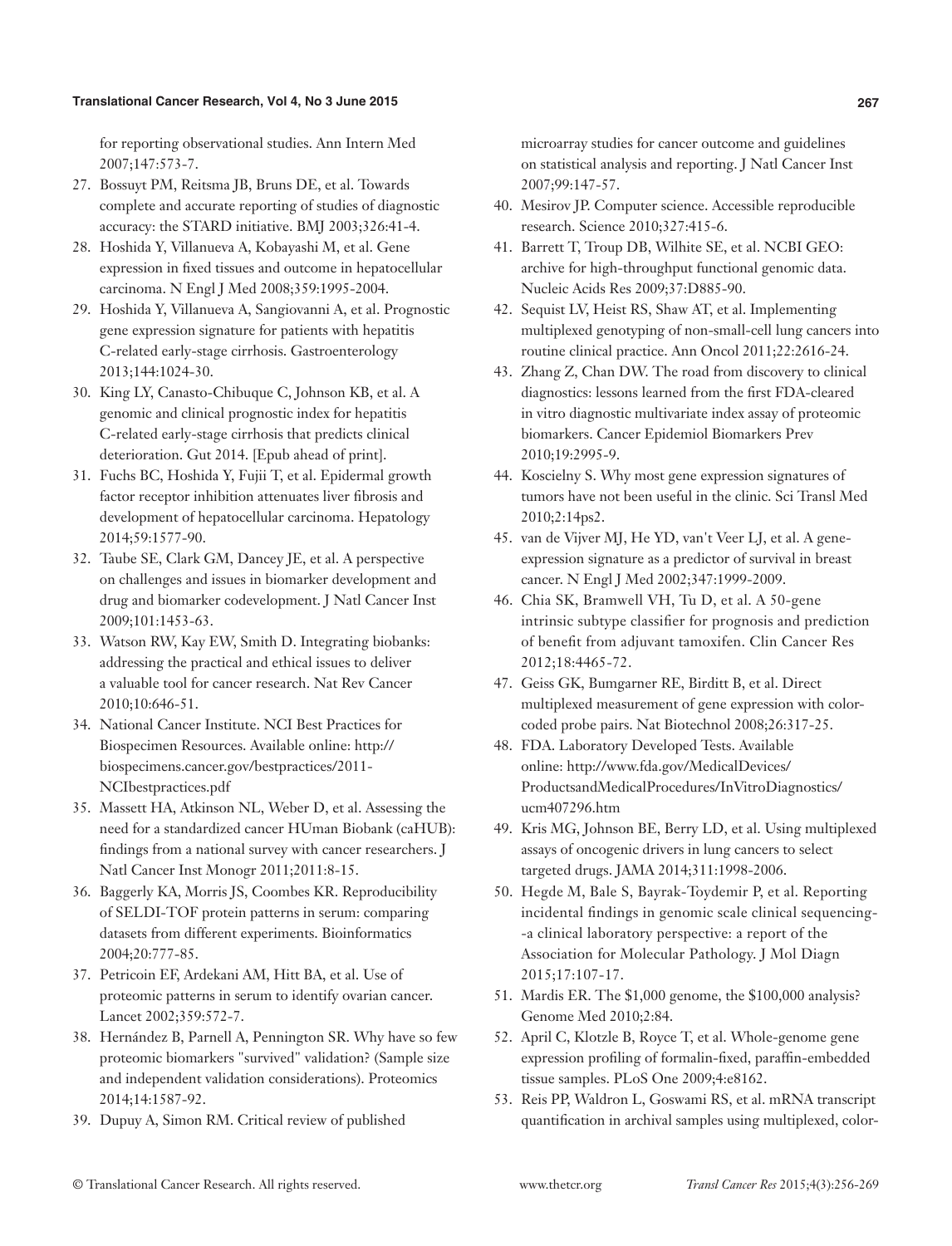#### **268 Goossens et al. Cancer biomarker discovery and validation**

coded probes. BMC Biotechnol 2011;11:46.

- 54. Kojima K, April C, Canasto-Chibuque C, et al. Transcriptome profiling of archived sectioned formalinfixed paraffin-embedded (AS-FFPE) tissue for disease classification. PLoS One 2014;9:e86961.
- 55. Crowley E, Di Nicolantonio F, Loupakis F, et al. Liquid biopsy: monitoring cancer-genetics in the blood. Nat Rev Clin Oncol 2013;10:472-84.
- 56. Plaks V, Koopman CD, Werb Z. Cancer. Circulating tumor cells. Science 2013;341:1186-8.
- 57. Thierry AR, Mouliere F, El Messaoudi S, et al. Clinical validation of the detection of KRAS and BRAF mutations from circulating tumor DNA. Nat Med 2014;20:430-5.
- 58. Smerage JB, Barlow WE, Hortobagyi GN, et al. Circulating tumor cells and response to chemotherapy in metastatic breast cancer: SWOG S0500. J Clin Oncol 2014;32:3483-9.
- 59. Guo QJ, Miils JN, Mason N, et al. Abstract A47: MicroRNA-510 as a predictive marker for response to platinum-based chemotherapy in triple negative breast cancer. Clin Cancer Res 2015;A47.
- 60. Simmer F, Dijkstra J, Venderbosch S, et al. Abstract 534: MicroRNA-143 is a putative predictive biomarker for 5-FU-based chemotherapy in patients with metastatic colorectal cancer. Cancer Res 2014;74:534.
- 61. Teutsch SM, Bradley LA, Palomaki GE, et al. The Evaluation of Genomic Applications in Practice and Prevention (EGAPP) Initiative: methods of the EGAPP Working Group. Genet Med 2009;11:3-14.
- 62. Dowsett M, Cuzick J, Wale C, et al. Prediction of risk of distant recurrence using the 21-gene recurrence score in node-negative and node-positive postmenopausal patients with breast cancer treated with anastrozole or tamoxifen: a TransATAC study. J Clin Oncol 2010;28:1829-34.
- 63. Febbo PG, Ladanyi M, Aldape KD, et al. NCCN Task Force report: Evaluating the clinical utility of tumor markers in oncology. J Natl Compr Canc Netw 2011;9:S1- 32; quiz S33.
- 64. Home-brew tests need regulation. Nature 2014;512:5.
- 65. Rubin EH, Allen JD, Nowak JA, et al. Developing precision medicine in a global world. Clin Cancer Res 2014;20:1419-27.
- 66. National Comprehensive Cancer Network. About the NCCN Biomarkers Compendium®. Available online: http://www.nccn.org/professionals/biomarkers/default. aspx
- 67. Birkeland ML, McClure JS. Optimizing the Clinical Utility of Biomarkers in Oncology: The NCCN

Biomarkers Compendium. Arch Pathol Lab Med 2015;139:608-11.

- 68. Wolff AC, Hammond ME, Hicks DG, et al. Recommendations for human epidermal growth factor receptor 2 testing in breast cancer: American Society of Clinical Oncology/College of American Pathologists clinical practice guideline update. J Clin Oncol 2013;31:3997-4013.
- 69. FDA. List of Cleared or Approved Companion Diagnostic Devices (In Vitro and Imaging Tools). Available online: http://www.fda.gov/MedicalDevices/ ProductsandMedicalProcedures/InVitroDiagnostics/ ucm301431.htm
- 70. Bang YJ, Van Cutsem E, Feyereislova A, et al. Trastuzumab in combination with chemotherapy versus chemotherapy alone for treatment of HER2-positive advanced gastric or gastro-oesophageal junction cancer (ToGA): a phase 3, open-label, randomised controlled trial. Lancet 2010;376:687-97.
- 71. Jordan VC. Selective estrogen receptor modulation: concept and consequences in cancer. Cancer Cell 2004;5:207-13.
- 72. Amado RG, Wolf M, Peeters M, et al. Wild-type KRAS is required for panitumumab efficacy in patients with metastatic colorectal cancer. J Clin Oncol 2008;26:1626-34.
- 73. Dematteo RP, Ballman KV, Antonescu CR, et al. Adjuvant imatinib mesylate after resection of localised, primary gastrointestinal stromal tumour: a randomised, double-blind, placebo-controlled trial. Lancet 2009;373:1097-104.
- 74. Kantarjian H, Sawyers C, Hochhaus A, et al. Hematologic and cytogenetic responses to imatinib mesylate in chronic myelogenous leukemia. N Engl J Med 2002;346:645-52.
- 75. Tallman MS, Andersen JW, Schiffer CA, et al. All-transretinoic acid in acute promyelocytic leukemia. N Engl J Med 1997;337:1021-8.
- 76. Pao W, Girard N. New driver mutations in non-small-cell lung cancer. Lancet Oncol 2011;12:175-80.
- 77. Shaw AT, Kim DW, Nakagawa K, et al. Crizotinib versus chemotherapy in advanced ALK-positive lung cancer. N Engl J Med 2013;368:2385-94.
- 78. Chapman PB, Hauschild A, Robert C, et al. I Improved survival with vemurafenib in melanoma with BRAF V600E mutation. N Engl J Med 2011;364:2507-16.
- 79. Mamounas EP, Tang G, Fisher B, et al. Association between the 21-gene recurrence score assay and risk